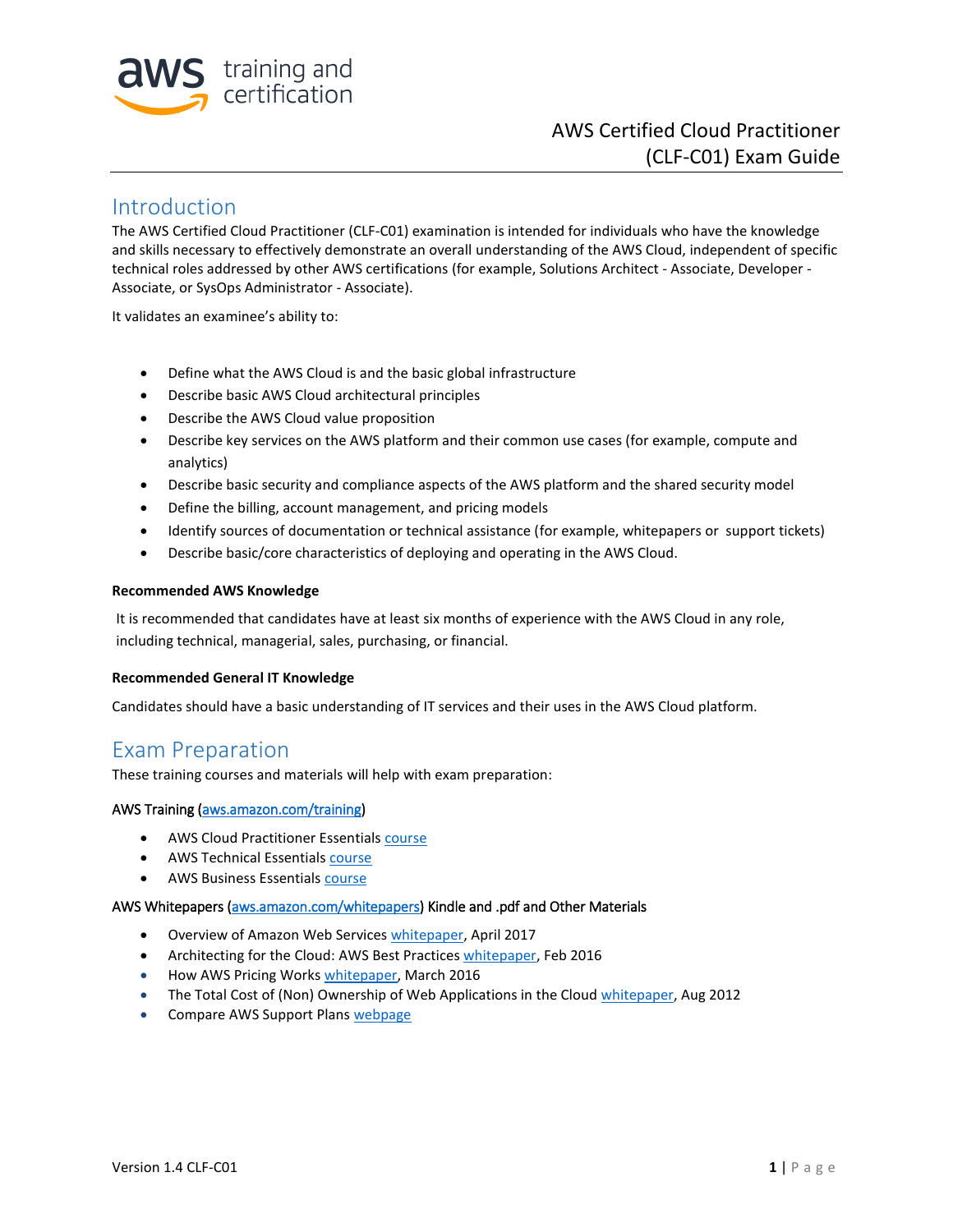# Exam Content

#### Response Types

There are two types of questions on the examination:

- **Multiple-choice:** Has one correct response and three incorrect responses (distractors).
- **Multiple-response:** Has two correct responses out of five options.

Select one or more responses that best complete the statement or answer the question. Distractors, or incorrect answers, are response options that an examinee with incomplete knowledge or skill would likely choose. However, they are generally plausible responses that fit in the content area defined by the test objective.

Unanswered questions are scored as incorrect; there is no penalty for guessing.

#### Unscored Content

Your examination may include unscored items that are placed on the test to gather statistical information. These items are not identified on the form and do not affect your score.

#### Exam Results

The AWS Certified Cloud Practitioner (CLF-C01) examination is a pass or fail exam. The examination is scored against a minimum standard established by AWS professionals who are guided by certification industry best practices and guidelines.

Your results for the examination are reported as a scaled score from 100 through 1000, with a minimum passing score of 700. Your score shows how you performed on the examination as a whole and whether or not you passed. Scaled scoring models are used to equate scores across multiple exam forms that may have slightly different difficulty levels.

Your score report contains a table of classifications of your performance at each section level. This information is designed to provide general feedback concerning your examination performance. The examination uses a compensatory scoring model, which means that you do not need to "pass" the individual sections, only the overall examination. Each section of the examination has a specific weighting, so some sections have more questions than others. The table contains general information, highlighting your strengths and weaknesses. Exercise caution when interpreting section-level feedback.

#### Content Outline

This exam guide includes weightings, test domains, and objectives only. It is not a comprehensive listing of the content on this examination.

| The table below lists the main content domains and their weightings. Domain | % of Examination |
|-----------------------------------------------------------------------------|------------------|
| Domain 1: Cloud Concepts                                                    | 28%              |
| Domain 2: Security                                                          | 24%              |
| Domain 3: Technology                                                        | 36%              |
| Domain 4: Billing and Pricing                                               | 12%              |
| <b>TOTAL</b>                                                                | 100%             |

#### **Domain 1: Cloud Concepts**

- 1.1 Define the AWS Cloud and its value proposition
- 1.2 Identify aspects of AWS Cloud economics
- 1.3 List the different cloud architecture design principles

#### **Domain 2: Security**

- 2.1 Define the AWS Shared Responsibility model
- 2.2 Define AWS Cloud security and compliance concepts